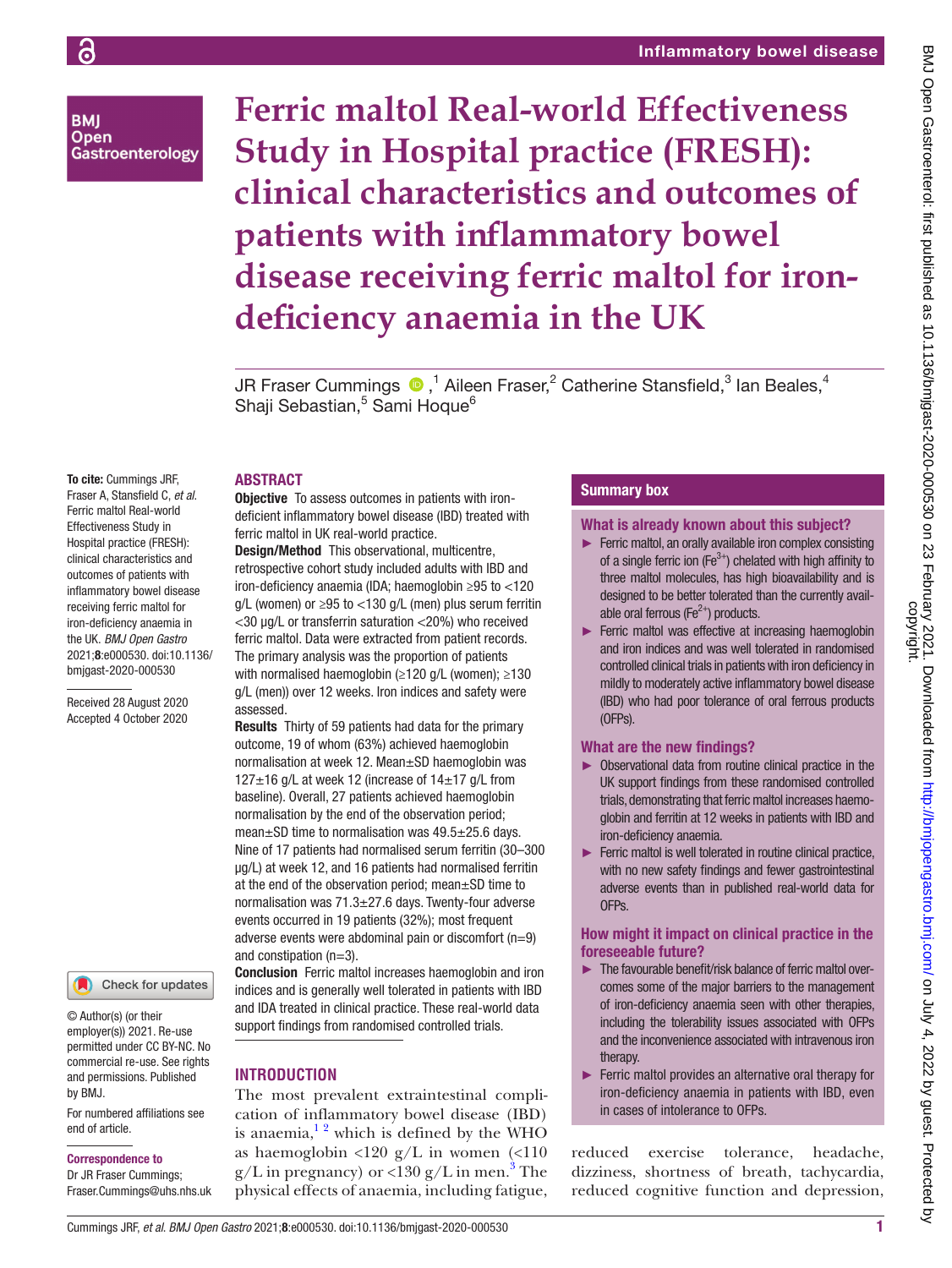can have a significant impact on activities of daily living, work productivity and overall quality of life.<sup>124</sup>

One of the main causes of anaemia in IBD is iron deficiency, which results from a combination of impaired iron absorption due to an inflammatory state, reduced nutritional intake and chronic blood loss from the gastrointestinal tract.<sup>12</sup> In addition to impeding iron absorption, inflammatory cytokines impair the utilisation of stored iron.<sup>12</sup>

Iron replacement can be administered orally or intravenously. Some oral formulations of iron replacement known as oral ferrous products (OFPs)—are poorly absorbed and are associated with gastrointestinal adverse events, which can limit efficacy and reduce compliance.<sup>12</sup> In addition, there is a risk that these formulations exacerbate the underlying disease and they may complicate assessment of IBD by adding to the symptoms.<sup>5</sup>

Intravenous iron can rapidly raise iron levels, particularly when absorption of iron is impaired by inflammation. However, it has resource implications compared with oral products, requires attendance at infusion clinics, which may be difficult or inconvenient for patients, and has the potential for anaphylaxis.<sup>12</sup>

Ferric maltol (Feraccru, Shield Therapeutics, London, UK, and Norgine, London, UK) is an iron complex consisting of a single ferric ion  $(Fe^{3+})$  chelated with high affinity to three maltol molecules, which can be taken orally with high bioavailability. It is designed to be better tolerated than the currently available OFPs.<sup>67</sup> Randomised controlled clinical trials have demonstrated efficacy, tolerability and safety of ferric maltol in patients with iron deficiency in mildly to moderately active IBD who were documented as having poor tolerance of other OFPs,[4 8](#page-4-4) supporting marketing authorisation in Europe in  $2016.9$  $2016.9$ 

The objective of this observational study was to assess outcomes in patients with iron-deficient IBD treated with ferric maltol in real-world practice.

## **METHODS**

FRESH (Ferric maltol Real-world Effectiveness Study in Hospital practice) was an observational, multicentre, retrospective cohort study conducted in seven UK secondary-care gastroenterology centres between 1 August 2017 and 6 June 2018.

The study population included adults with inactive Crohn's disease, ulcerative colitis or unspecified IBD plus iron-deficiency anaemia (IDA), which was defined as haemoglobin ≥95 g/L and <120 g/L for women or ≥95  $g/L$  and <130  $g/L$  for men plus serum ferritin <30  $\mu$ g/L or transferrin saturation (TSAT) <20%. We included patients who received ferric maltol for IDA in IBD in routine practice, where initiation of ferric maltol was at the discretion of the treating clinician. Patients receiving ferric maltol in a clinical trial and patients requiring corticosteroids to treat IBD flare (determined by the clinician) at the time of ferric maltol initiation were not

eligible for inclusion. All patients provided informed consent to participate.

Data were collected from patient records on demographic characteristics, medical history, IDA treatment history, clinical outcomes, haematology and biochemistry measures, adverse events and other tolerability issues relating to ferric maltol.

The primary analysis was the proportion of patients with haemoglobin within the normal range  $(\geq 120 \text{ g/L})$ for women or  $\geq$ 130 g/L for men) approximately 12 weeks after initiation of ferric maltol. A window from 10 to 16 weeks was permitted to allow for variation in timing of the routine '12-week' clinic visit. We assumed that the date of treatment initiation was the prescription date where no specific start date was available and that the date of treatment termination was the documented date of clinical decision. Changes in haemoglobin, ferritin and TSAT at weeks 4 and 12, time to normalisation of serum ferritin (defined as a value of  $30-300 \mu g/L$ ) and TSAT (defined as a value of 20%–50%), safety and tolerability of ferric maltol and characteristics of patients enrolled in the study were secondary analyses.

For quantitative variables, distributions and descriptive statistics of central tendency (arithmetic means and medians) and dispersion (SD and IQR) are provided. Nominal variables are described with frequencies, percentages and modes. Ordinal variables are described with medians and IQRs. Patients with missing data for individual variables were not included in the analyses of those variables.

# **RESULTS**

## **Patient population**

We had data on 59 patients (38 female, 21 male). The mean±SD age of patients was 42.9±17.7 years (range 18.5–83.5 years). Twenty-eight patients had Crohn's disease, 28 had ulcerative colitis and 3 had unclassified IBD. The median (IQR) time from diagnosis of IBD to enrolment was 6.7 (2.0–13.5) years and the median (IQR) time from diagnosis of IDA was 13.5 (0.0–46.8) days. Baseline laboratory values are summarised in [table](#page-2-0) 1.

## **Previous iron therapy**

Data on patients' previous experience of iron therapy were available for 25 patients (42%), who had received a total of 27 previous courses of OFPs, including ferrous sulfate (11 courses), ferrous fumarate (2 courses), other OFPs (6 courses), non-prescription oral iron supplements (3 courses) and unknown OFPs (5 courses). The most frequently quoted reasons for discontinuing ferrous sulfate were diarrhoea and nausea, whereas lack of efficacy was the most frequent reason for discontinuing other OFPs. Twenty-four patients (41%) were known to have previously received at least one course of intravenous iron.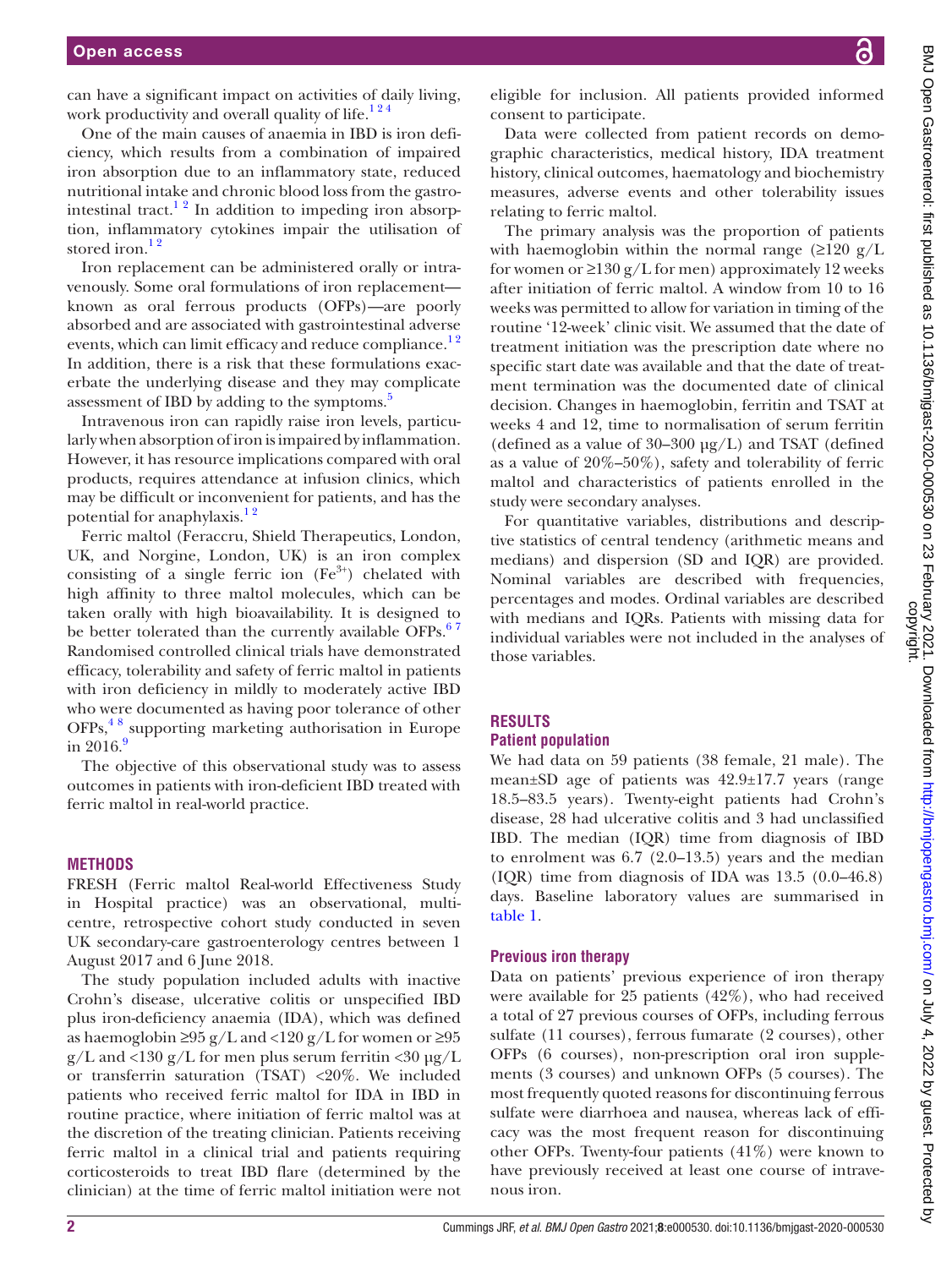#### <span id="page-2-0"></span>Table 1 Baseline laboratory values

| Laboratory value                          | <b>Patients with</b><br>data* (n) | <b>Mean</b> ±SD   |
|-------------------------------------------|-----------------------------------|-------------------|
| Haemoglobin (g/L)                         | 57                                | $111 \pm 0.9$     |
| Ferritin $(\mu g/L)$                      | 46                                | $13.4 + 14.1$     |
| Transferrin saturation (%)                | 6                                 | $7.8 \pm 6.8$     |
| Folate $(\mu q/L)$                        | 24                                | $8.6 + 5.9$       |
| Vitamin $B_{12}$ (pmol/L)                 | 23                                | $354.6 \pm 266.7$ |
| Mean corpuscular volume (fL)              | 57                                | $81.9 + 7.3$      |
| Mean corpuscular haemoglobin<br>(pg/cell) | 53                                | $27.0 + 8.3$      |
| C reactive protein (mg/L)                 | 41                                | $11.9 + 18.0$     |
| Platelets (10 <sup>9</sup> /L)            | 56                                | $370.7 \pm 131.4$ |

\*Data at the start of ferric maltol treatment were not available for all 59 patients; patients with missing data for individual variables at baseline are not included here.

#### **Reasons for initiating ferric maltol**

A range of reasons for initiating ferric maltol were reported in patient records, with multiple reasons recorded for some patients. The most frequently reported reason was intolerance of ferrous sulfate (n=22, 37%). Intolerance of ferrous fumarate (n=15, 25%) and ferrous gluconate (n=18, 31%) was also common. Other recorded reasons included intolerance of oral iron (compound not specified; n=7, 12%), clinician decision (n=6,  $10\%$ ), ineffective previous treatment (n=5, 9%), anaemia/IDA diagnosis  $(n=2, 3\%)$ , 'intolerance to everything else'  $(n=1, 2\%)$ , and intolerance or refusal of IV treatment (n=1, 2%). For 13 patients (22%), no reason for ferric maltol initiation was recorded.

## Open access

## **Efficacy**

The primary analysis included 30 patients who had haemoglobin data available at both baseline and week 12. Of these patients, 19 (63%) met the primary outcome of normalised haemoglobin ( $\geq$ 120 g/L for women,  $\geq$ 130  $g/L$  for men). Mean±SD haemoglobin was 127±16  $g/L$ at week 12, an increase of  $14\pm 17$  g/L from baseline. As shown in [table](#page-2-1) 2, increases in haemoglobin and ferritin were apparent at week 4 and week 12.

In addition to the 19 patients who met the primary outcome above, 8 further patients achieved haemoglobin normalisation during the study but did not have data available at both baseline and week 12. Among these total 27 patients, the mean±SD time to normalisation was 49.5±25.6 days after initiation of ferric maltol.

Of 17 patients who had a ferritin measurement recorded at week 12, 9 had ferritin in normal laboratory ranges (30–300  $\mu$ g/L) at this timepoint. Overall, during the study observation period, 16 patients (27%) achieved serum ferritin within normal laboratory ranges, including 7 who did not meet the week 12 ferritin outcome. In these 16 patients, mean±SD time to normalisation of ferritin was 71.3±27.6 days.

#### **Discontinuation of ferric maltol**

At week 12, 30 patients (51%) remained on ferric maltol therapy. Four patients (7%) had discontinued treatment by week 4 and a further 10 patients (17%) had discontinued by week 12. In addition, 15 patients (25%) discontinued ferric maltol during the study observation period but the timing of discontinuation was not recorded.

A range of reasons for discontinuing ferric maltol were reported in patient records, with multiple reasons

<span id="page-2-1"></span>

| Change in haemoglobin and ferritin from initiation of ferric maltol to weeks 4 and 12<br>Table 2 |                                     |                   |                     |                 |  |  |
|--------------------------------------------------------------------------------------------------|-------------------------------------|-------------------|---------------------|-----------------|--|--|
|                                                                                                  | Patients with data<br>available (n) | <b>Initiation</b> | Endpoint            | Change          |  |  |
| Week 4                                                                                           |                                     |                   |                     |                 |  |  |
| Haemoglobin (g/L)                                                                                | 17                                  |                   |                     |                 |  |  |
| Mean±SD                                                                                          |                                     | $110+7$           | $117+12$            | $8\pm8$         |  |  |
| Median (IQR)                                                                                     |                                     | 109 (104-116)     | 119 (112-124)       | $4(2-15)$       |  |  |
| Range                                                                                            |                                     | $98 - 118$        | $90 - 137$          | $-8$ to 21      |  |  |
| Ferritin (µg/L)                                                                                  | $\overline{7}$                      |                   |                     |                 |  |  |
| Mean±SD                                                                                          |                                     | $8.7 \pm 6.2$     | $20.6 \pm 15.3$     | $11.9 \pm 12.5$ |  |  |
| Median (IQR)                                                                                     |                                     | $8.0(5.0 - 8.5)$  | 13.0 (9.5-31.0)     | $9.0(3.0-16.0)$ |  |  |
| Range                                                                                            |                                     | $4.0 - 22.0$      | $5.0 - 45.0$        | 0.0 to 36.0     |  |  |
| Week 12                                                                                          |                                     |                   |                     |                 |  |  |
| Haemoglobin (g/dL)                                                                               | 30                                  |                   |                     |                 |  |  |
| $Mean \pm SD$                                                                                    |                                     | $113 + 8$         | $127 + 16$          | $14 + 17$       |  |  |
| Median (IQR)                                                                                     |                                     | 114 (108-118)     | 125 (118-135)       | $12(1-23)$      |  |  |
| Range                                                                                            |                                     | 99-129            | 84-157              | $-30$ to $50$   |  |  |
| Ferritin (µg/L)                                                                                  | 17                                  |                   |                     |                 |  |  |
| Mean±SD                                                                                          |                                     | $12.9 + 6.2$      | $31.9 \pm 36.5$     | $19.1 \pm 36.0$ |  |  |
| Median (IQR)                                                                                     |                                     | $10.5(8.0-17.0)$  | $15.0(11.1 - 38.1)$ | $5.2(1.0-12.2)$ |  |  |
| Range                                                                                            |                                     | $6.8 - 25.9$      | $7.0 - 125.0$       | $-8.0$ to 111.2 |  |  |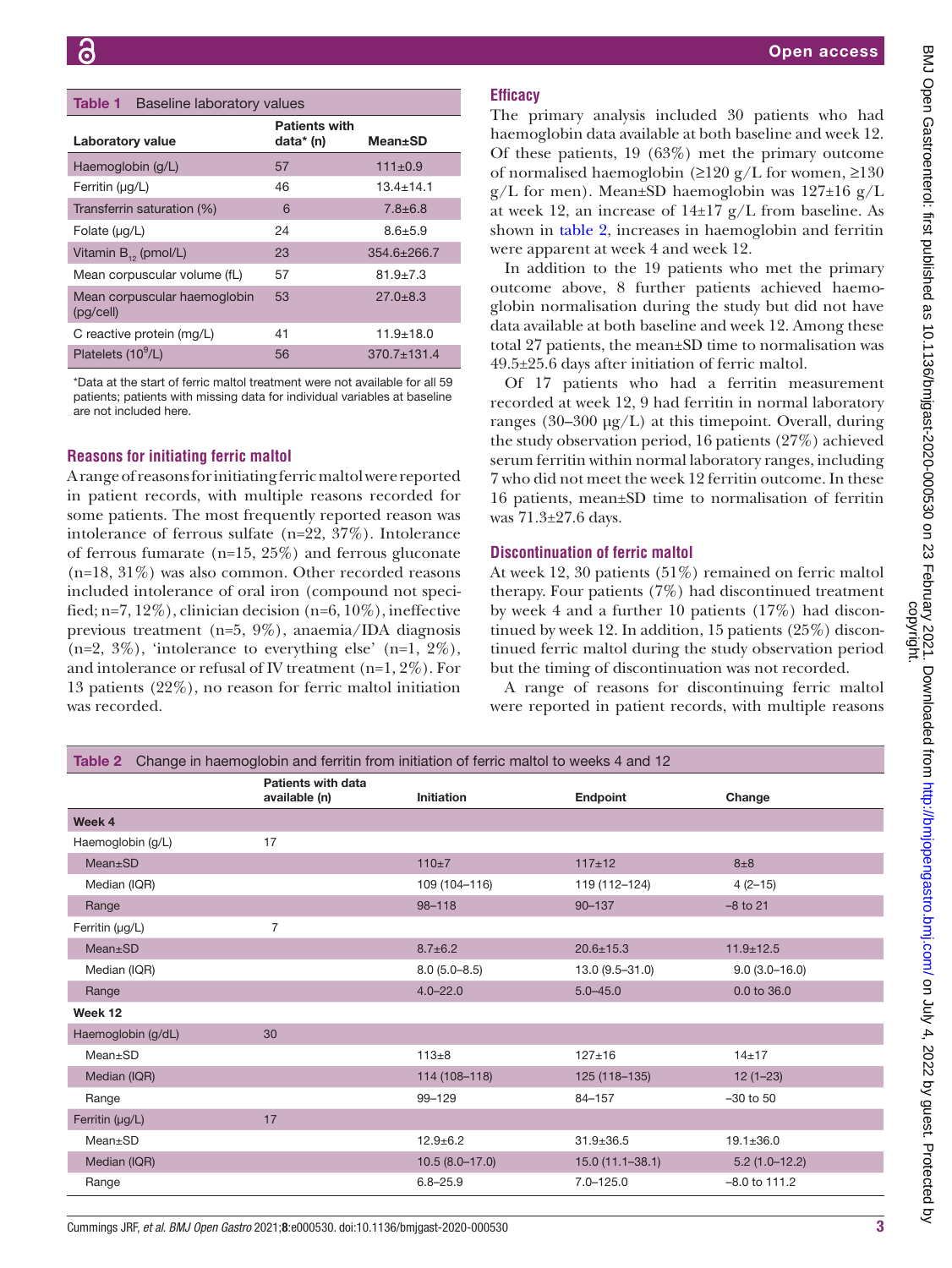<span id="page-3-0"></span>

| <b>Table 3</b> Adverse events                                                                                  |                             |
|----------------------------------------------------------------------------------------------------------------|-----------------------------|
|                                                                                                                | <b>Patients</b><br>$(n=59)$ |
|                                                                                                                | N(% )                       |
| Abdominal pain or discomfort*                                                                                  | 9(15)                       |
| Constipation                                                                                                   | 3(5)                        |
| Diarrhoea                                                                                                      | 2(3)                        |
| Nausea                                                                                                         | 1(2)                        |
| Lower abdominal abscess                                                                                        | 1(2)                        |
| Shoulder and back pain                                                                                         | 1(2)                        |
| Perianal sepsis (exacerbation of underlying disease)                                                           | 1(2)                        |
| Increased frequency of bowel movements, with some<br>mucus                                                     | 1(2)                        |
| Flare in underlying condition                                                                                  | 1(2)                        |
| Clostridium difficile toxin and glutamate<br>dehydrogenase causing exacerbation of ulcerative<br>colitis flare | 1(2)                        |
| Right-sided buccal-space abscess requiring<br>hospitalisation                                                  | 1(2)                        |
| 'Feeling low'                                                                                                  | 1(2)                        |
| Cellulitis                                                                                                     | 1(2)                        |
|                                                                                                                |                             |

\*Abdominal pain and discomfort' included the combined categories of abdominal pain, abdominal discomfort/distension, and abdominal pain and gastritis.

recorded for some patients. Reasons for discontinuation during the study period were abdominal pain (n=7), diarrhoea  $(n=2)$ , constipation  $(n=2)$  and nausea  $(n=1)$ . One patient discontinued because of lack of efficacy, and two patients discontinued because they had completed treatment within 12 weeks. A clinical decision or 'other' reasons (not specified) were recorded as the reason for discontinuation in three patients. For 10 patients, no reason for discontinuation was recorded.

# **Tolerability**

Adverse events were recorded in 19 patients (32%), who had a total of 24 events [\(table](#page-3-0) 3). The most frequently reported adverse events were abdominal pain or discomfort (n=9, 15%) and constipation (n=3, 5%). The investigators judged that one event (constipation) was definitely related to ferric maltol and seven events (all gastrointestinal) were probably related.

Four serious adverse events were recorded: right-sided buccal-space abscess requiring hospitalisation (n=1), lower abdominal abscess secondary to Crohn's disease (n=1), gastritis and abdominal pain requiring hospitalisation (n=1) and haemoglobin 72  $g/L$  at initiation of study drug (n=1). None of these serious adverse events was judged by investigators to be related to ferric maltol.

# **DISCUSSION**

This study was designed to provide information about the real-world experience of patients who received ferric maltol as part of routine clinical practice at seven UK centres. The study population was broadly similar to that

BMJ Open Gastroenterol: first published as 10.1136/bmigast-2020-000530 on 23 February 2021. Downloaded from http://bmjopengastro.bmj.com/ on July 4, 2022 by guest. Protected<br>copyright. BMJ Open Gastroenterol: first published as 10.1136/bmjgast-2020-000530 on 23 February 2021 - Downloaded from Http://bmjopengastro.bmj.com/ on July 4, 2022 by guest. Protected by ्र

of the Phase III Safety and Efficacy Study of oral Ferric Iron to Treat Iron Deficiency Anaemia in Quiescent Ulcerative Colitis and Crohn's Disease (AEGIS 1 and 2 studies<sup>[4](#page-4-4)</sup>) as well as other real-world patient populations.<sup>10</sup>

In our sample of 59 patients, 30 had haemoglobin measurements at both baseline and week 12; approximately two-thirds of these patients (63%) achieved normalisation of haemoglobin by week 12, similar to the proportion who achieved normalisation in the AEGIS trial  $(66\%)^4$  $(66\%)^4$  and a higher proportion than that achieved with OFPs (29%) in another UK real-world study published in  $2014$ .<sup>10</sup> The median time to normalisation of haemoglobin was similar in our study (46 days) to that reported in the AEGIS trial (57 days).<sup>4</sup> However, the mean increase in haemoglobin at week 12 (14 g/L) was somewhat lower than that reported in AEGIS (25.2  $g/L$ ) in patients with ulcerative colitis and  $19.3 \text{ g/L}$  in patients with Crohn's disease).<sup>[4](#page-4-4)</sup> The reason for this difference is unclear but could reflect the smaller sample size or higher rate of treatment discontinuation before 12 weeks in our study  $(49\%)$  $(49\%)$  $(49\%)$  than in AEGIS  $(14\%)$ .<sup>4</sup> It is possible that more active management of adverse events under trial conditions, such as more time spent explaining the treatment and possible adverse events to participants, resulted in higher continuation rates in AEGIS than in our study. Despite this smaller increase in haemoglobin seen in the real-world setting with ferric maltol, it was still higher than that reported for OFPs  $(7 g/L)$  for patients with Crohn's disease and 4 g/dL for patients with ulcer-ative colitis) in another real-world study.<sup>[10](#page-4-6)</sup>

In our study, mean ferritin increased from baseline to week  $12 \left(19 \text{ µg/L}\right)$  to a similar extent to that seen in the AEGIS study  $(17 \,\mathrm{\upmu g/L})$ .<sup>4</sup> Unfortunately, in our study, only two patients had TSAT measurements at both baseline and week 4, and no patients had measurements at both baseline and week 12; therefore, we could not perform a meaningful analysis of change in TSAT over time. In the AEGIS study, mean TSAT increased by  $18\%$ .<sup>4</sup>

In the current study, approximately one-third of patients experienced adverse events, the most common of which were abdominal pain or discomfort (15%) and constipation (5%). The overall frequency of adverse events was lower in our study than in the AEGIS trial, where 58% of ferric maltol recipients reported a treatment-emergent adverse event; however, the rates of abdominal pain (13% in AEGIS) and constipation (8%in AEGIS) were similar in the two studies.<sup>[4](#page-4-4)</sup> The adverse event rate in our study is also lower than that reported for patients on OFPs in a real-world study, where 51% of patients experienced an adverse event and 18%–20% experienced a gastrointestinal adverse event (constipation, abdominal pain, nausea and diarrhoea).<sup>[10](#page-4-6)</sup>

As with any retrospective and observational study, the quality of our dataset was limited by the accuracy and completeness of the medical records of patients. Many patients did not have haemoglobin and other measurements at the 4-week assessment timepoints, and several also did not have measurements at the 12-week assessment,